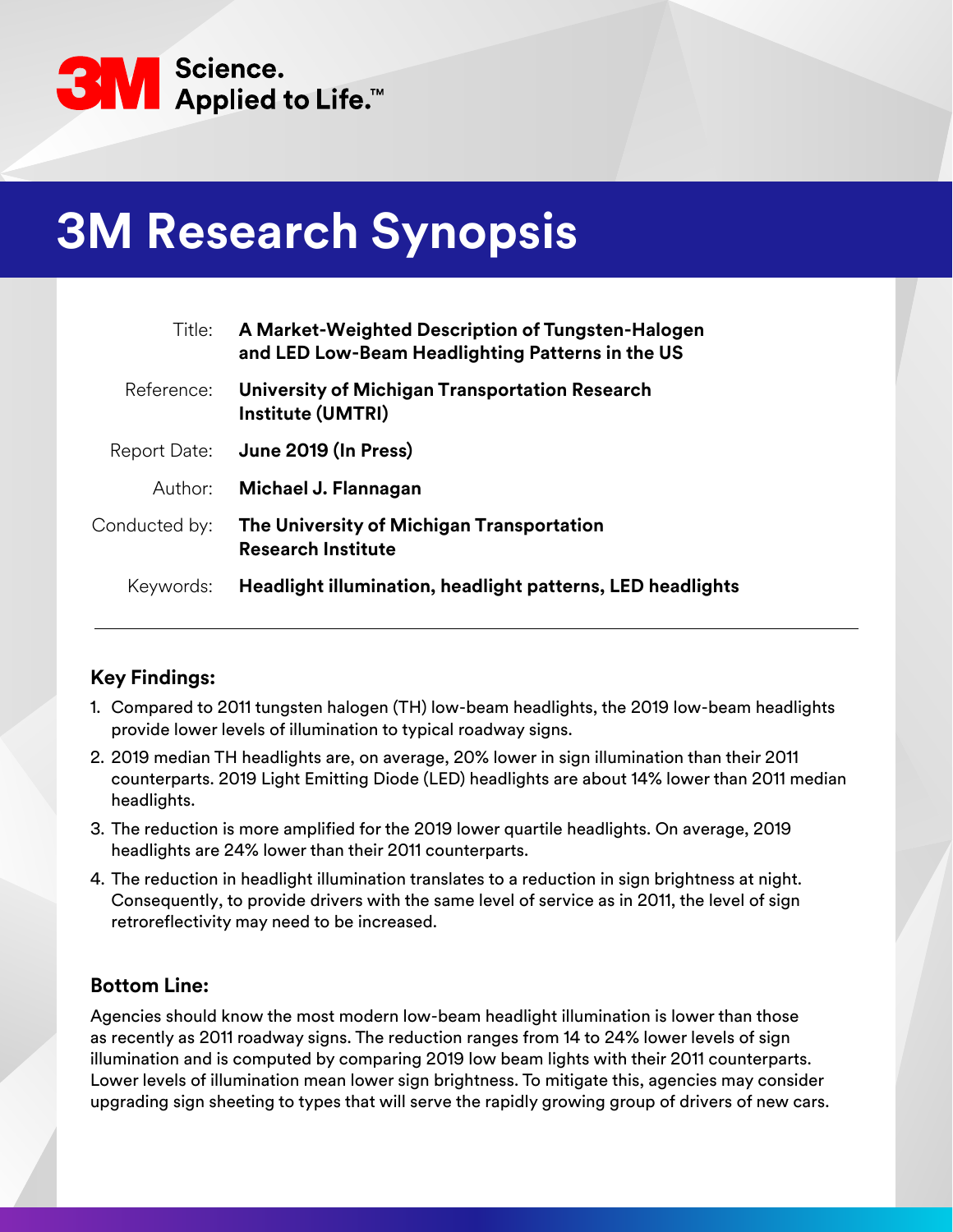## **Background**

Nighttime performance of retroreflective traffic signs is highly dependent on the illumination from vehicle headlights. In general terms, the luminance, or brightness, observed by the driver is the product of the retroreflectivity and the headlight illumination.

In the US, the National Highway Traffic Safety Administration (NHTSA) regulates the headlights for vehicles sold in the US through the Federal Motor Vehicle Safety Standard 108 (FMVSS 108). This regulation requires certain levels of illumination for key test points on a beam pattern to ensure adequate visibility performance while reducing headlight glare, while also allowing for some variability on the beam pattern. Over the years, there have been analysis of headlights to better understand the trends or potential implications of any changes and trends.

One of the organizations that is renowned for conducting such headlight analysis is the University of Michigan Transportation Research Institute (UMTRI). Over the years, UMTRI has periodically sampled headlamps from brand-new production vehicles in a given year and reported the headlight beam illuminations in 25th, 50th, and 75th percentiles.

UMTRI has recently conducted another headlamp analysis for a wide number of 2019 model year vehicle headlights, sampling from a mix of TH and LED light sources. Their prior report was for 2011 model year vehicle headlights, all with tungsten-halogen light bulbs.

This paper discusses the differences between the 2011 and 2019 model year headlamps for the 25th and 50th percentile beam patterns for typical traffic sign locations. While any increase in the headlight illumination toward traffic signs might be welcome for safety improvements, reduction might need to be mitigated with increased retroreflectivity.

## **Method**

3M analyzed the illuminance and luminance of a typical roadway sign in 9 distinct scenarios:

- 3 vehicle types: passenger sedan, light truck/SUV, and heavy truck
- 3 sign locations: right shoulder, overhead, left shoulder

In each of these scenarios, 3M determined the sign illumination (lx) and resulting luminance observed by the driver for the 25th and 50th percentile beam patterns using a computer model (Tarvip) for three UMTRI headlight datasets:

- 2011 model year TH headlights
- 2019 model year TH headlights
- 2019 model year LED headlights

Both the illuminance and luminance were analyzed from a sign viewing distance from about 640 ft to 240 ft. This range is selected to represent a reasonable sign reading distance. 640 ft represents 40 ft/in legibility index for a 16" letter height and 240 ft represents 20 ft/in legibility index for a 12" sign.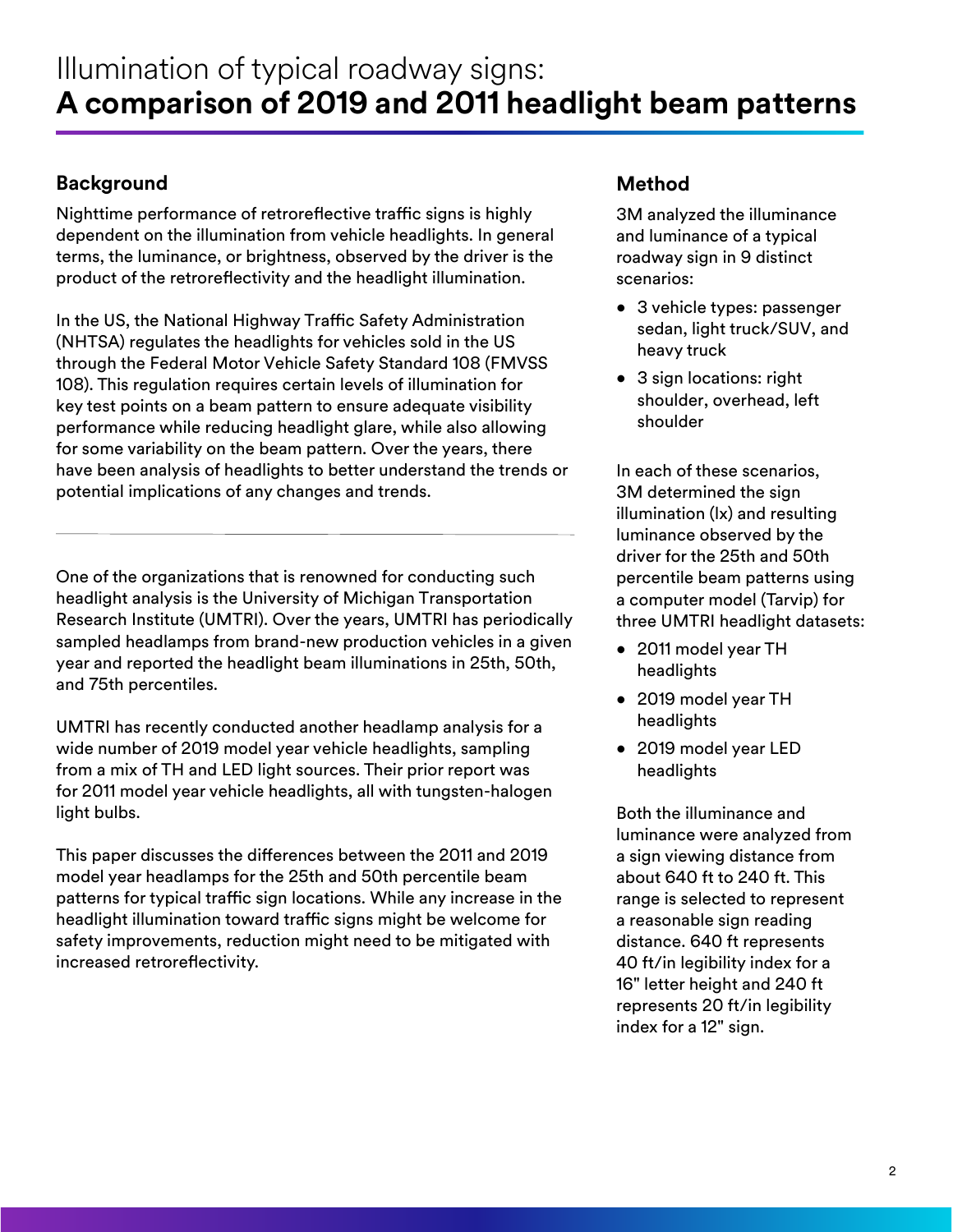## **Changes in headlight illumination on signs**

Figure 1 shows the sign illuminance for each of the nine scenarios for the median (50th percentile headlights).

Across the sign mounting locations for a given vehicle, as expected, the illumination on overhead signs is the lowest in general. Left shoulder mounted signs get slightly higher

illumination than the overhead signs, but the improvement is marginal. These two sign locations (overhead and left shoulder) are typically known as "disadvantaged sign locations" for low-beam headlamp illumination. Right shoulder mounted signs typically get higher illumination. In general terms, the illuminance on a right shoulder mounted is about twice that of the overhead and left

shoulder mounted signs for a given scenario.

As for the vehicle types, the illuminance on the sign for all three sign locations (right shoulder, overhead, and left shoulder) has a slight increase as the headlight mounting height increases. For each sign location, heavy truck headlights provide slightly higher illuminance.



#### **Figure 1.**

The total illuminance of traffic signs by a pair of vehicle headlights, for 50% percentile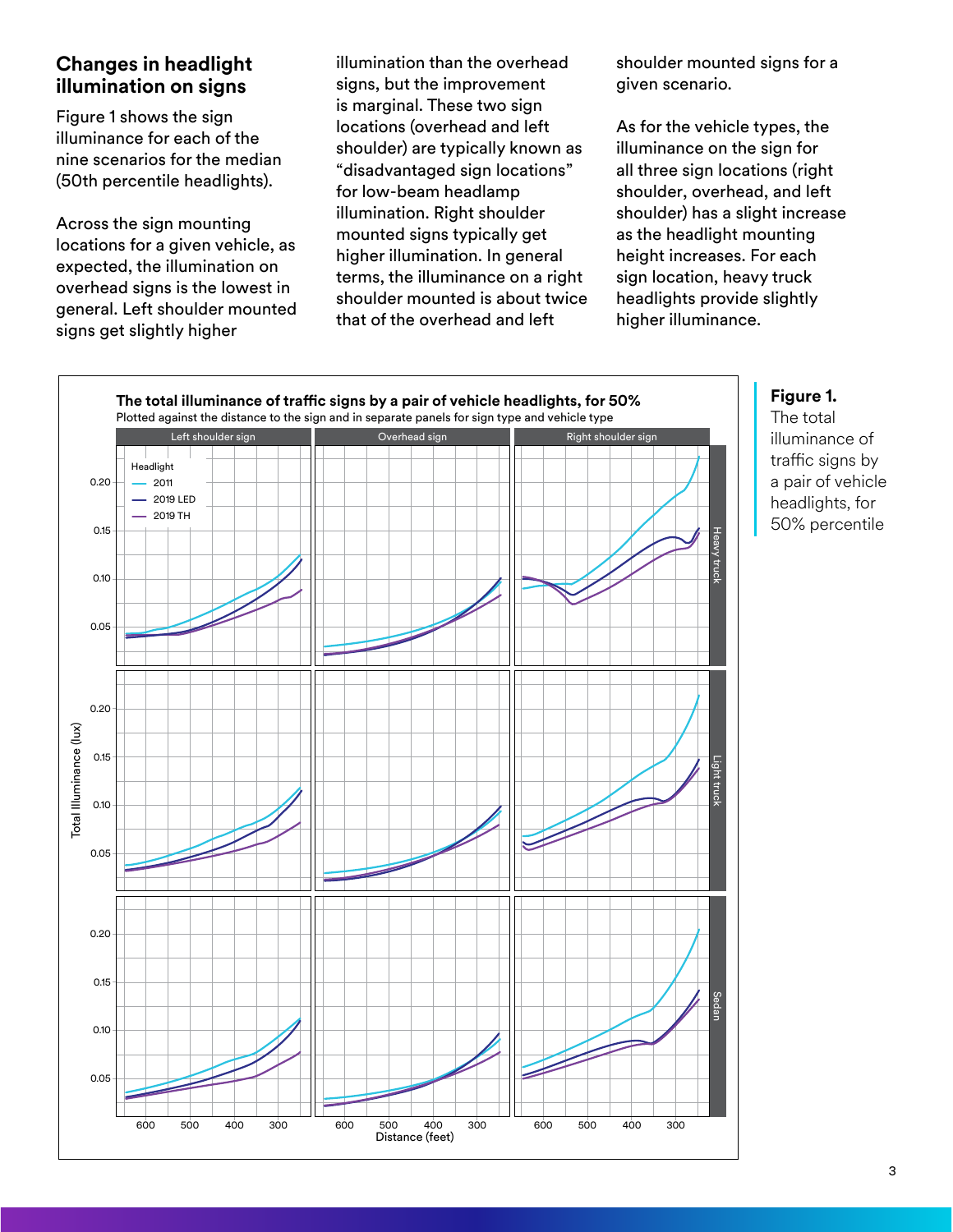

#### **Figure 2.**

The ratio in illuminance relative to 2011 headlights, for 50% percentile

Figure 2 provides the illuminance of the 2019 median headlights as a percentage of the 2011 median headlights across the viewing distance for each of the nine scenarios. In general, sign illumination from 2019 headlights are noticeably lower than those of 2011 median headlights.

For the left shoulder sign scenario, 2019 TH median headlights provide lower illumination than the 2011 TH headlights across the viewing distance. The difference is over 30% in some cases and, on average, the reduction in illumination for the left shoulder sign is about 20%. While 2019 LED median headlights provide higher illumination than the 2019 TH median beams, they are still lower than the 2011 levels. On average, the illumination is about 10% lower than the 2011 levels.

For the overhead sign scenario, 2019 median headlights illumination is generally lower than their 2011 counterparts. 2019 THs were lower than the 2011 THs across the entire viewing distance. The only exception is that for closer viewing distances (350 ft or less), 2019 LED headlight illumination was slightly higher than the others. Overall, 2019 median THs are about 15% lower than their 2011 counterparts on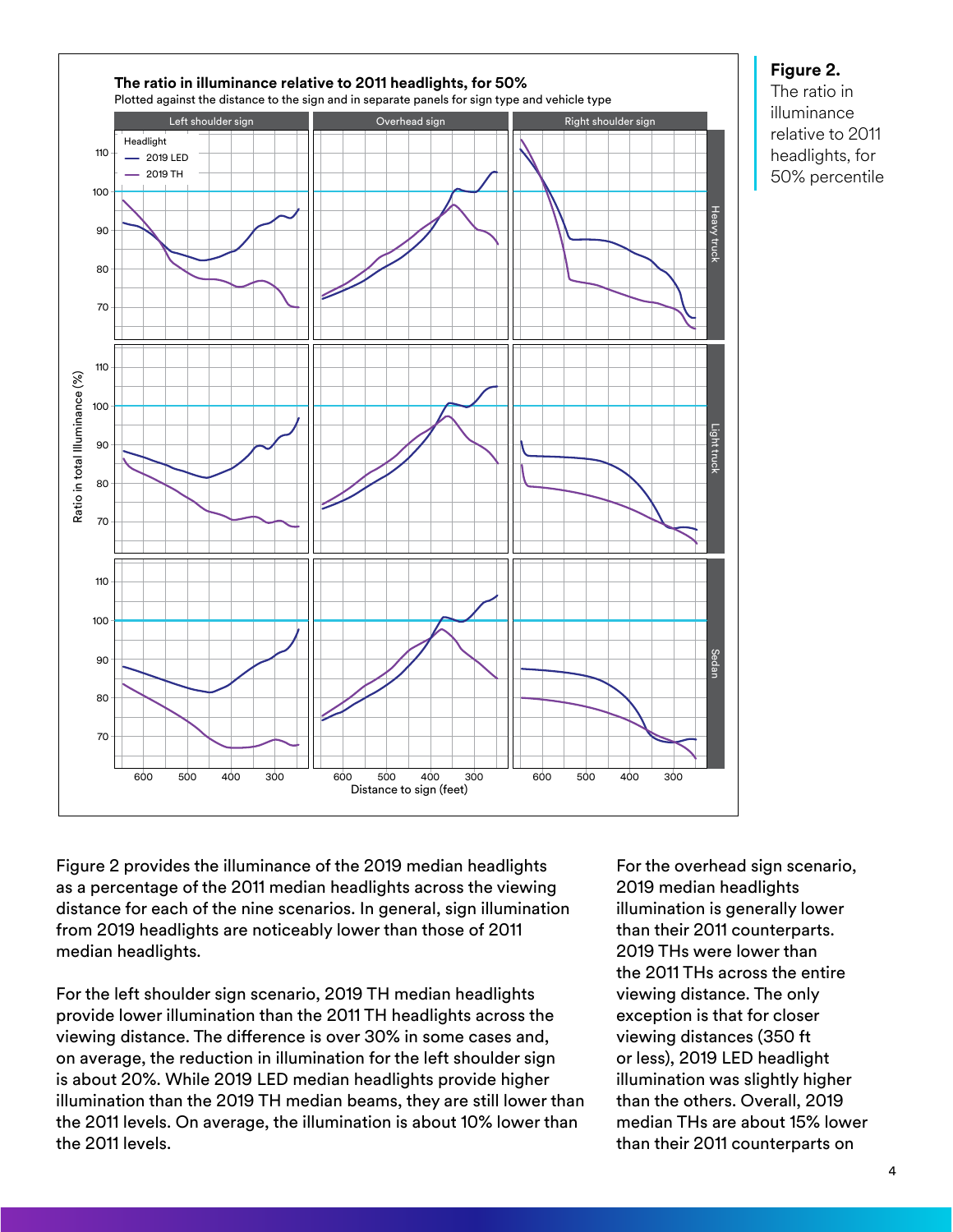

#### **Figure 3.**

The total illuminance of traffic signs by a pair of vehicle headlights, for 25% percentile

average, whereas the 2019 LEDs were about 10% lower than the 2011 THs.

For the right shoulder sign scenario, 2019 median headlight illumination was also generally lower than their 2011 counterparts for all three vehicles across the viewing distance with the only exception being the truck scenario at

viewing distances over 600 ft. On average, the illumination of 2019 median headlights are about 20-25% lower than the 2011 median headlights.

Figure 3 and Figure 4 provide the same analyses for the 25th percentile headlights. These headlights represent the lower quartile of headlights, which might be more appropriate for a design case than the median headlights for a safety-oriented approach. It is important to note that in roughly quarter of the cases, the headlight illumination on signs will be lower than the 25th percentile illumination.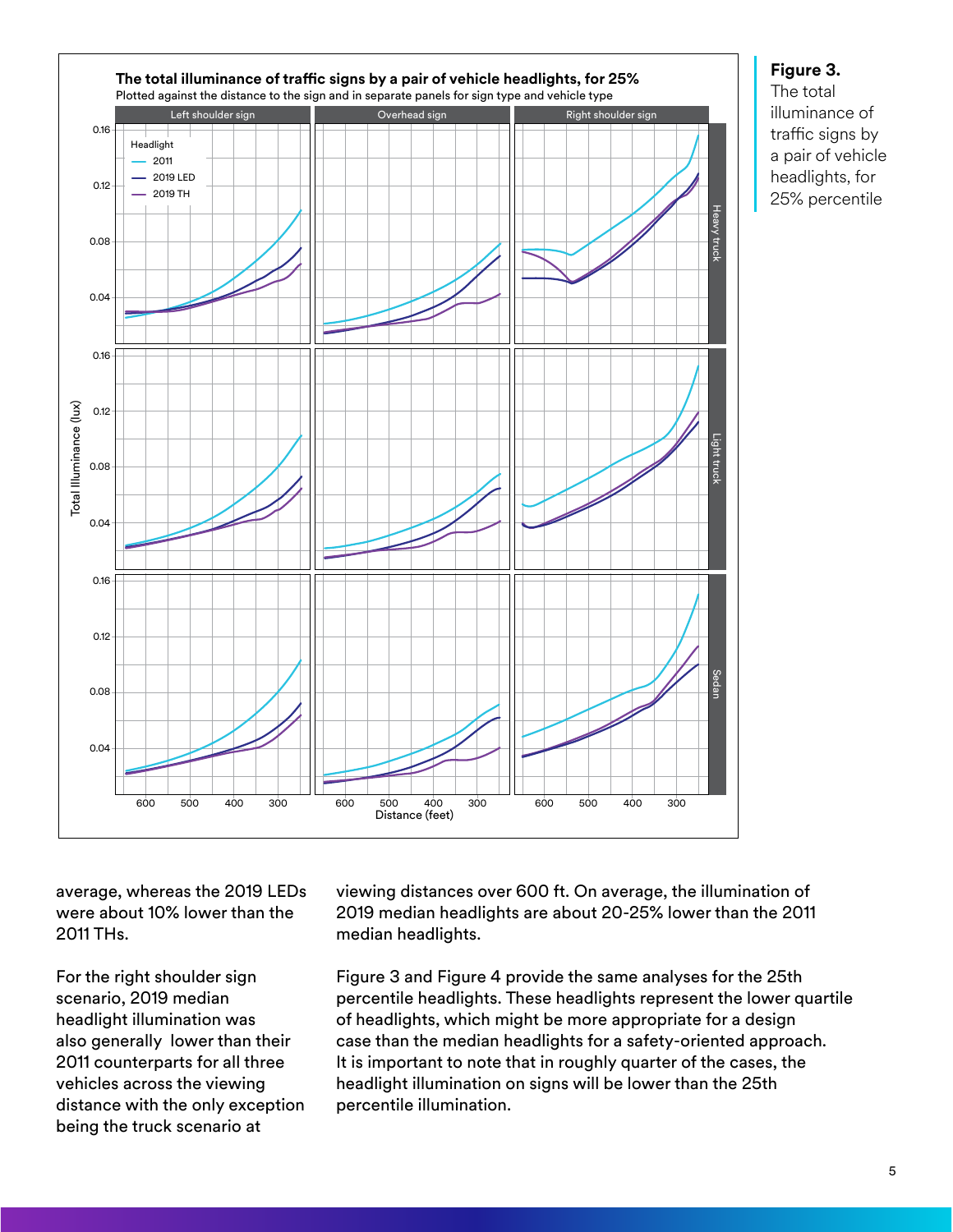

#### **Figure 4.**

The ratio in illuminance relative to 2011 headlights, for 25% percentile

In general, the illuminance of the 25th percentile headlights across these sign scenarios are about 30% lower than the median headlights of the same model year. Furthermore, the 25th percentile 2019 headlights were lower than those of 2011 across all scenarios and distances. In some cases, the reduction in illumination was over 40%.

This suggests that the variability in the headlight illumination toward traffic signs have somewhat increased in the newer 2019 models compared to 2011.

While understanding the trends in sign illumination is important, what matters to the driver is the luminance or the sign brightness. Headlight illumination works together with sign retroreflection to provide luminance, and it is important to understand the eventual effect of change in illumination on the sign luminance as observed by the driver.

Figure 5 and Figure 6 provide the luminance as observed by the driver behind the windshield for a modern, prismatic sheeting conforming to the ASTM D4956 Type XI standard.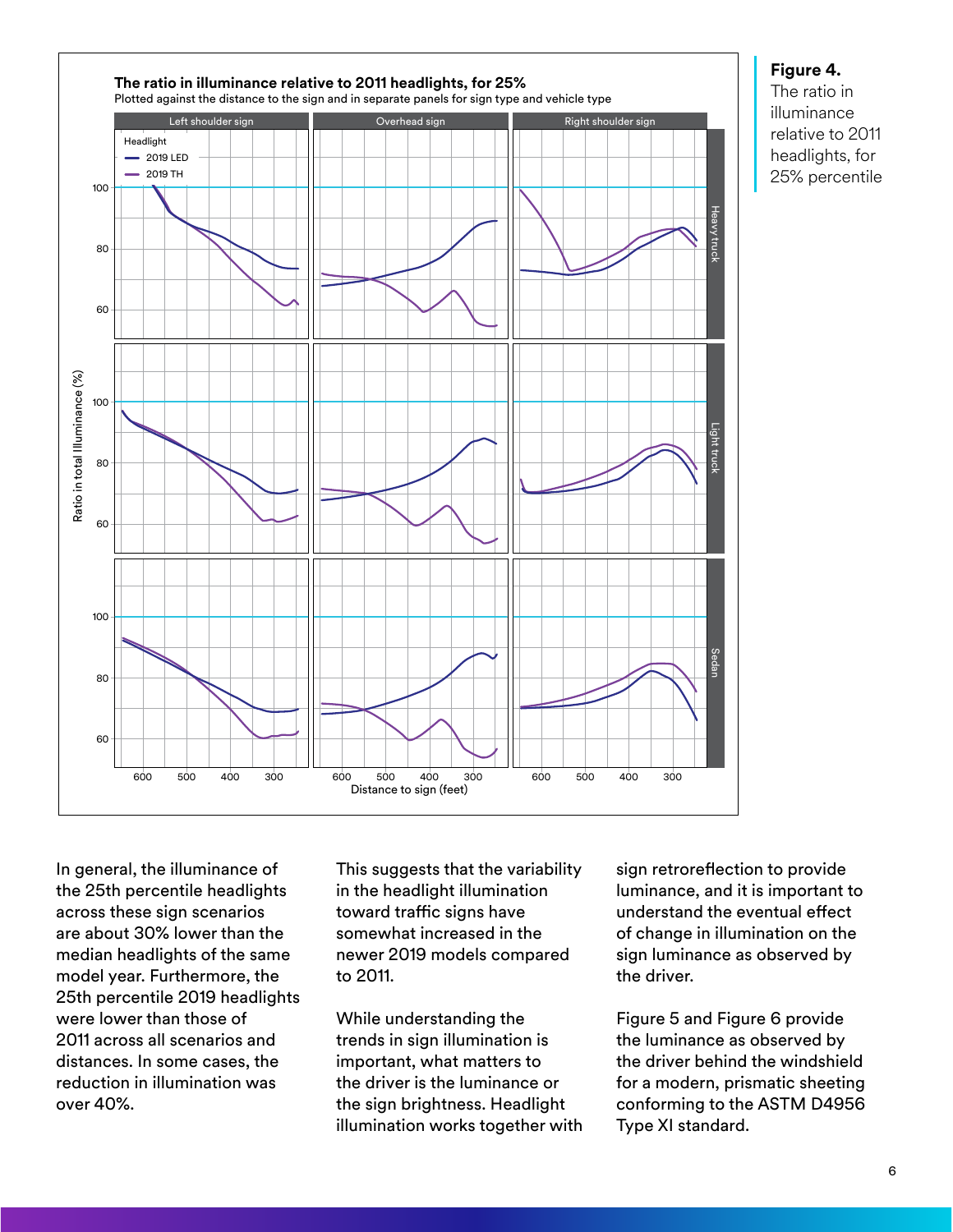The percent change in "luminance" in a given scenario is identical to the change in "illuminance" at the same distance in the scenario, because the retroreflectivity is identical in both cases.

However, it is important to not jump to conclusions based solely on illuminance as retroreflectivity plays an important role.

For instance, while illumination from a heavy truck is highest overall for each of the sign locations, the luminance observed by the truck driver is still the lowest when compared to the two other vehicles, all others being equal.



#### **Figure 5.**

The luminance of a white sign legend on a traffic sign, for 50% percentile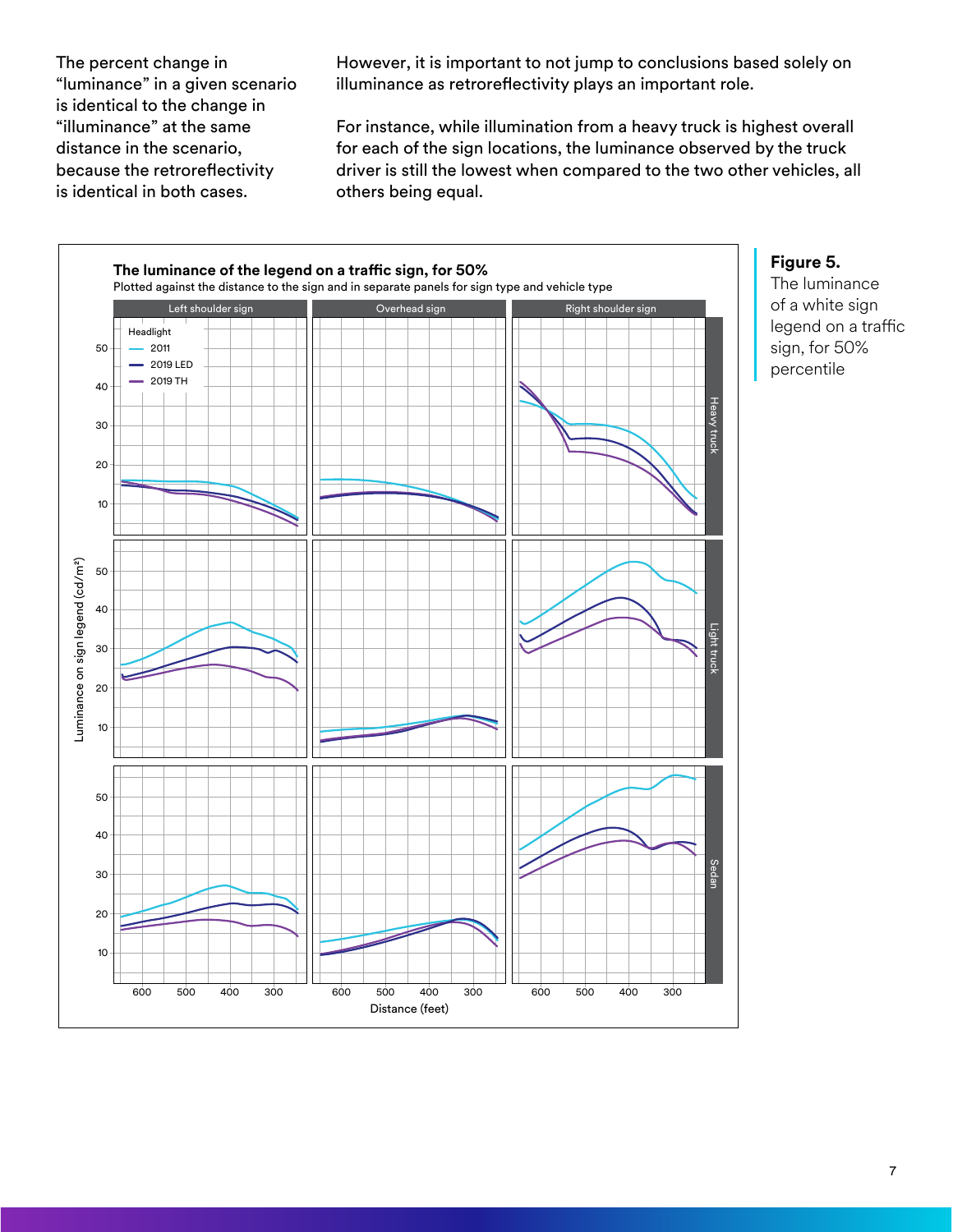

### **Figure 6.**

The luminance of a white sign legend on a traffic sign, for 25% percentile

## **Conclusions**

- The breakdown of sign illumination should allow for the decision makers to evaluate each scenario based on its likelihood. Depending on the roadway, the likelihood of each scenario may vary.
- It is important to note that in roughly quarter of the cases, the headlight illumination on signs will be lower than the 25th percentile illumination. If one were to address a significant portion of the cases, a lower percentile headlight illumination provides a better basis than an average or median headlight.
- The 25th percentile low-beam headlights are about 30% lower than the medians. Furthermore, 2019 headlights are about 20% lower than the 2011 headlights. Therefore, if a sign retroreflectivity design decision was made based on the 2011 median headlights, the driver of a new 2019 vehicle is seeing that sign at nearly half the brightness level of the intended design.